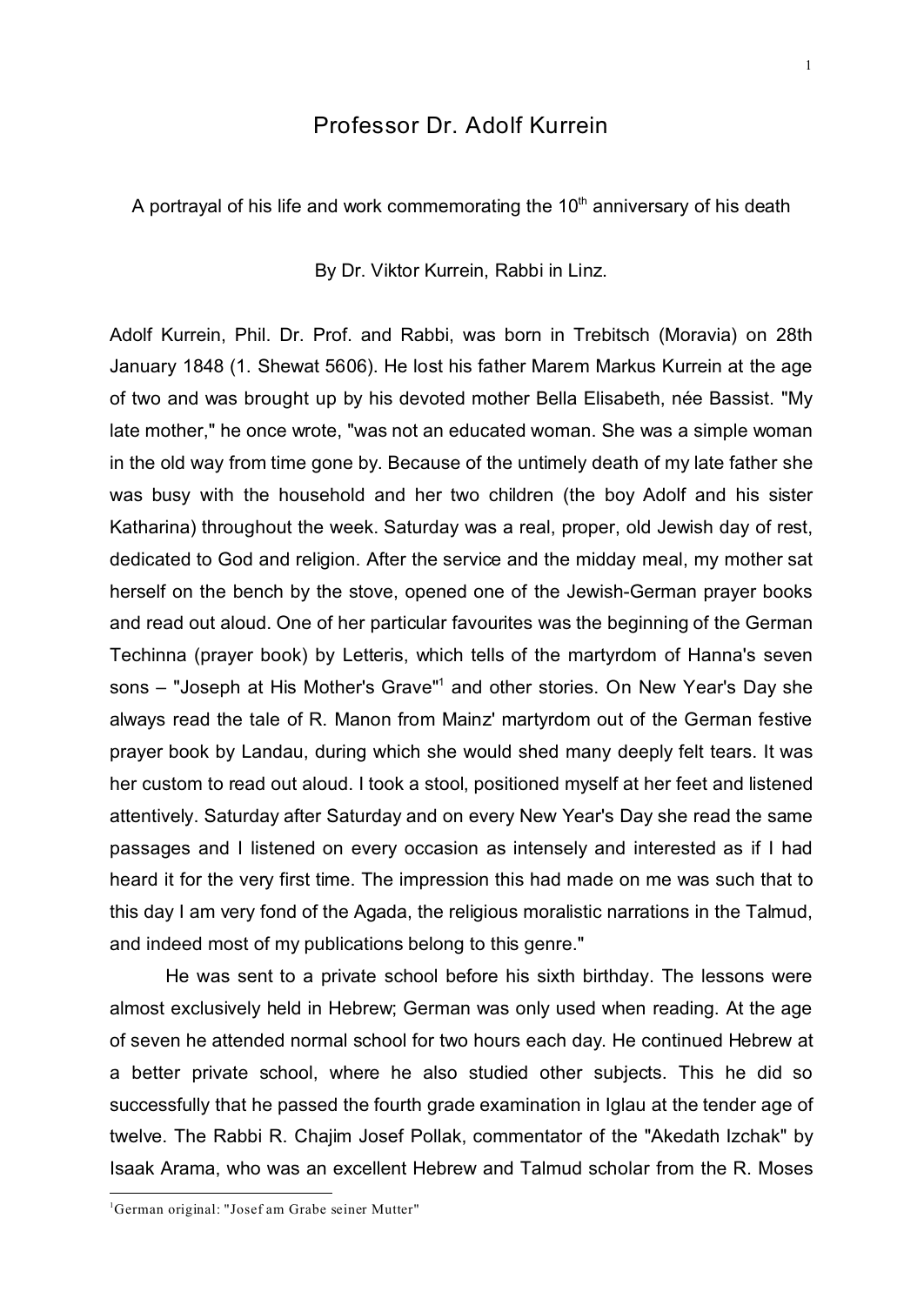Schreiber school in Pressburg, identified Adolf Kurrein to be an attentive and talented student before long. He allowed the boy to partake in his daily two hour long talks on the Talmud. The Rabbi gave him, together with his own son, a preparatory lesson so that he could keep up with the older and more advanced boys. The methodology was of such quality that after only one and a half years the reading and understanding of easy passages of the Talmud did not require any preparations. Each Friday the students had to be able to recount the subject matter of the whole week. It was not necessary to know it word by word, but the students had to demonstrate their knowledge and explain everything correctly. They dealt with the prophets including the commentaries and translated one hour each day from German into Hebrew. He would benefit from the fruit these lessons provided for the rest of his life. He mastered the Hebrew language; he wrote pure Hebrew as found in the Bible and was able to write poetry in Hebrew without any effort. He also excelled at the exterior beauty of the language, as his quadratic as well as his italic orthography was beautiful. He was also very adept at cutting the necessary quills for writing in Hebraic. It was not easy for his mother to earn enough money for the upkeep. She was a plain seamstress – in those days a laborious and badly paid job since everything had to be done by hand. She also made Tachrichin and later on he often told the story of how his mother had sewn her own death robe. She had even tried on the hood in front of the mirror. When the upset boy ran up to his mother and cried: "Mother, what are you doing?" – she answered serenely: "My child, I want to look nice when I am dead!"

Mother and daughter often sat by the light of the tallow candle, tirelessly sewing gents' shirts, which used to have embroidered chests in those days, while the boy was leaning over his books and studied. "Just keep on studying," would the mother say, who herself knew little else but work and toil. Despite her kindheartedness and love towards her child she lacked the understanding that a child sometimes wants to do nothing and be idle. How often would the grown-up man repeat his mother's words to his own children: "If you don't have anything to do, take a book and read – just do not be idle!"

A Franciscan friar, Pater Orthmar, who would teach both Jews and Christians with equal affection and for no remuneration whatsoever, taught him Latin and Greek. The rules were learned on an autodidactic basis as stated in the assigned books. He remained truly thankful to the noble priest for the rest of his life. Later, when his position as Rabbi and teacher brought him into close contact with Catholic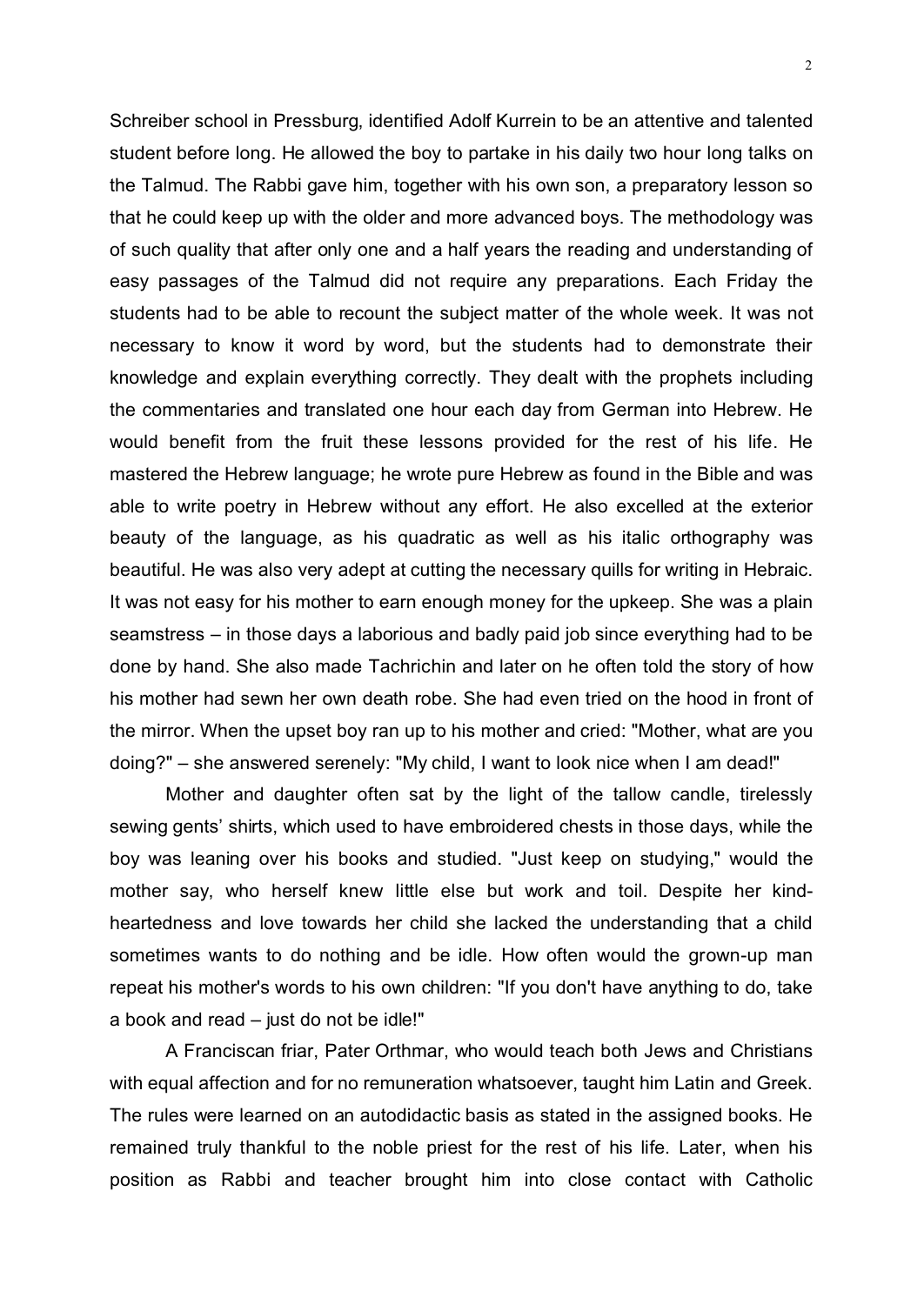clergymen, he would gladly share his knowledge, thus continuing the legacy of the humanistic Pater Orthmar.

The modest, able boy who never missed a service – come summer or winter – was well liked in the congregation of Trebitsch. As a sign of his status he would often have the honour of reading the Haftara in the temple – which a boy even without the Bar Mizwa is allowed to do. On his thirteenth birthday he received the Bar Mizwa on the Sabbath Bo. He held his Derasha, which he had composed and written out all by himself, to everyone's satisfaction. At the age of 15 he left home equipped with an excellent understanding of the Talmud and a knowledge of the Bible which moved the famous Berlin Rabbi Dr. Baruch Placzek to call him "a living Bible-lexicon". Adolf Kurrein was actually able to recall one or more verses and their exact places in the Bible for each Hebrew root word. He went to Brünn in order to continue his studies at the local grammar school, where he started in the fourth grade. After having handed over an introductory letter from his former teacher, he asked Dr. Placzek whether he could study the Talmud with him. Dr. Placzek agreed. Because of the many students Dr. Placzek gave a number of Talmud and one Exegese lesson each week according to Samson R. Hirsch's method, who had been his teacher. The state Rabbi Abraham Placzek, Dr. Placzek's father, came to visit his Rabbi son nearly every week. When he heard that a student of R. Chajim J. Pollak was in town, he advised his son to keep an eye on him and to make sure he continued his studies. To the boy he suggested that he should study the *Shiur* in the Rabbi's study even if his son could not be present himself because of other engagements.

Kurrein remained there for two years. He was responsible for his own upkeep and took on a position as a private tutor, which included accommodation and food as well as a monthly allowance of 12 Gulden. Since the number of students had started to dwindle, he stopped attending the Talmud lectures and carried on studying by himself. He stayed in Brünn until the end of his grammar school days, which he completed with the Matura on 3 July 1866 – the same day on which the battle of Königgrätz/Sadowa with its disastrous outcome for Austria took place.<sup>2</sup> He was now confronted with a choice of career. His whole being, his wish and want and that of his pious mother, who regarded it is as a blessing if her son should become a Rabbi, was to become just that. His religious teacher Stössel tried to dissuade him. He reasoned that his unprepossessing countenance would hinder his attaining a position

<sup>2</sup> Translator's note: Prussian victory over the Austrian army, ending the Seven Weeks' War. It confirmed the Prussian hegemony over the German states and led to the formation of the North German Confederation 1867.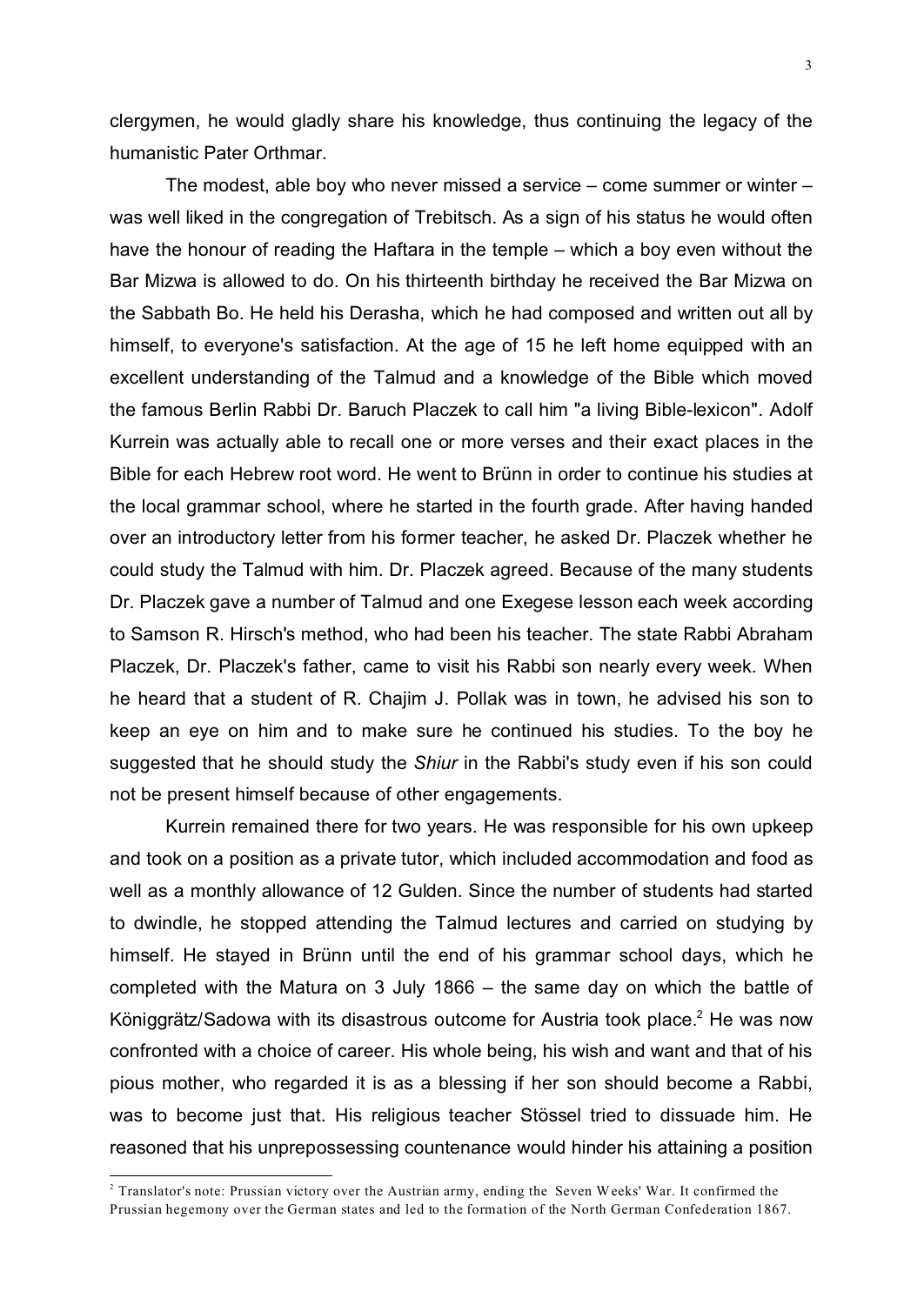which would reflect his abilities. Placzek, however, supported Kurrein. He decided to go to Vienna to attend the lectures of the famous public speaker Dr. Jellinek at the University and at the Beth Hhamidrash. In Dr. Jellinek he found a benefactor he would retain until Jellinek's death. He supported Kurrein not only in his studies and his scientific assignments, but also remained a benevolent benefactor when it came to materialistic needs. He read philosophy under the Herbartian<sup>3</sup> scholar Zimmermann, studied history and occupied himself with orientalism taught by Professor Boller, a specialist in Indo-Germanic languages and comparative linguistics. Other tutors included the Professors of Semitic languages Goldenthal, Müller and Sachau, the latter being responsible for Kurrein securing his first larger assignment for the director of the Viennese observatory, Prof. Littrow. He had to translate the Maimonidesian lunar month calculations that were subsequently published in the reports of the scientific faculty.

On completion of three viva voces in philosophy, history and mathematics, the doctor's degree of the university of Vienna was conferred upon him on 5 March 1871. A year later, on 21 July 1872, upon successful completion of the exam he accepted the Rabbi diploma (Hatara) from the Moravian state Rabbi R. Abraham Placzek in Boskowitz. Prior to this he had received both a Hebrew and a German diploma from I. H. Weiß and Dr. Jellinek, both Beth Hamidrash teachers in Vienna. Soon after that a position of Rabbi was advertised in St. Pölten, Lower Austria. He applied and, following a well received trial sermon, was appointed Rabbi. He started on Rosh hashono 1872. *Die Neuzeit* reported at the time: "Following a trial sermon on the third of this month (August), Herr Dr. Adolf Kurrein, one of the most competent Viennese Rabbi candidates, has been appointed as Rabbi and preacher to St. Pölten. We would like to take this opportunity to congratulate St. Pölten congregation on this choice." – He now held a position that perhaps did not pay much, but contented him for the time being. His benefactor, Dr. Jellinek, though, was not satisfied and reproached him for having accepted such a low position instead of waiting for a more prominent appointment in Vienna. However, Kurrein argued that this enabled him to have his poor mother join him so that he could care for her. Further, he would have enough time to administer his duties and to further his scientific studies. Indeed, he was quite pleased with his congregation. His mother did the household for him and

<sup>3</sup> Translator's note: Herbart, Johann Friedrich (1776-1841) German philosopher, who developed a "realistic" alternative, based on metaphysics and psychology, to the idealistic philosophy of Kant, Fichte, Schelling and Hegel.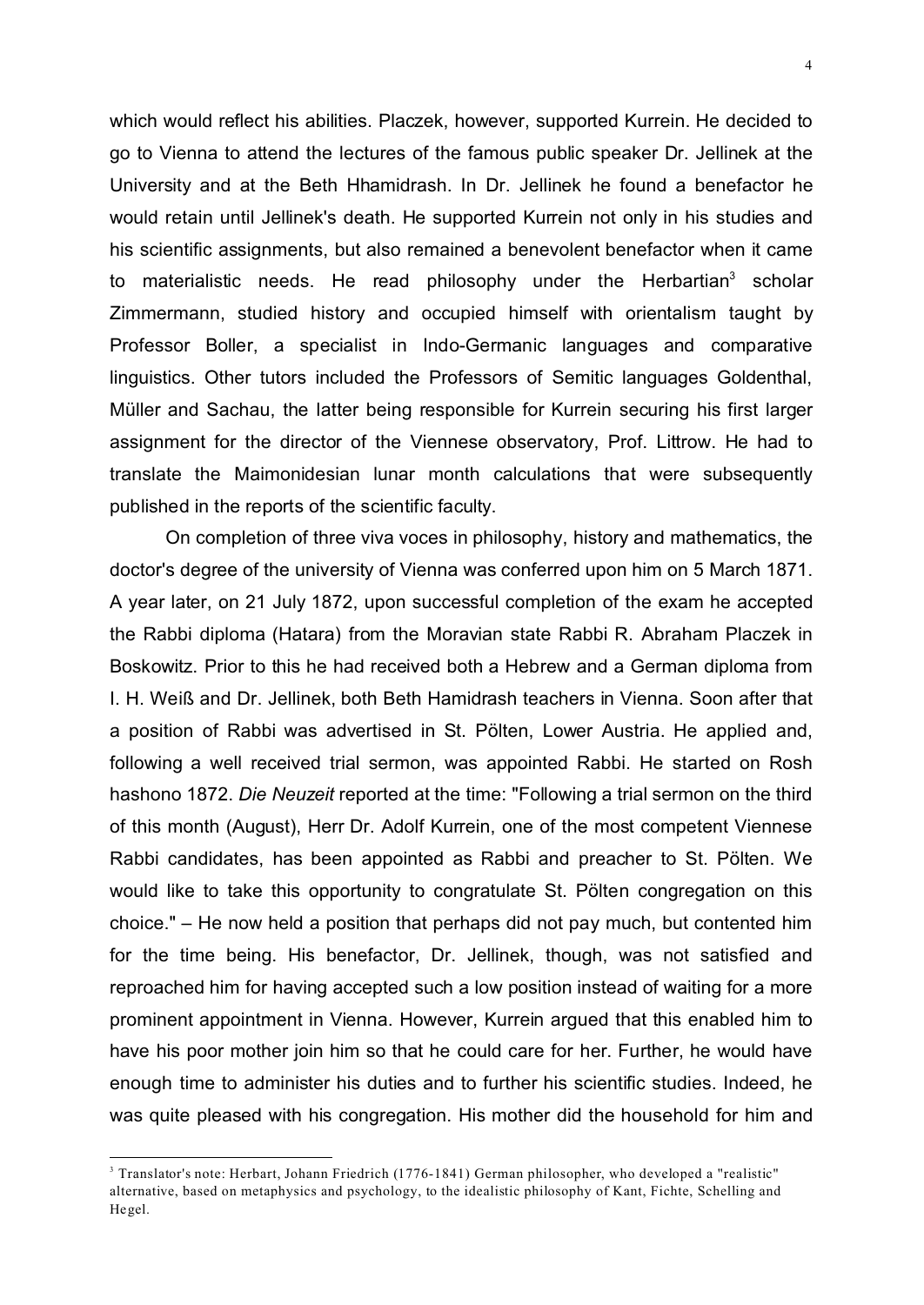the financial situation was under control. He filled the position of Rabbi and taught religion – it was not too much work. There was also enough time to devote himself to the sciences and soon he published his first literary works: "About the Notrikon Anochi",<sup>4</sup> a critique of the biblical-talmudic-rabbinical florilegium by Dr. B. Fischer; " The Ceremony of Collecting Water During the Feast of Tabernacles ";<sup>5</sup> "The Prophet Ezechiel's Face";<sup>6</sup> "More Thoughts on 'Servant of the Servants' of God"";<sup>7</sup> " Kindling the Fire on Sabbath"<sup>8</sup> in the *Neuzeit*, which was printed in Vienna.

Further publications include a Sabbath Chanukka-sermon " The Evil Enemy and How to Protect Ourselves From Him "<sup>9</sup> in the *Rahmers Predigt-Magazin* 1875  $(2<sup>nd</sup>$  volume), and in 1873 the self-published speech "Pray For the Wellbeing of The Sovereign "<sup>10</sup> to mark the 25<sup>th</sup> jubilee of His Majesty Emperor Franz Josef I.

His stay in St. Pölten was a pleasant one. The majority of families had an almost patriarchal relationship to the Rabbi, who, at the time, was perhaps one of the youngest in the whole of Austria. He enjoyed a good reputation everywhere. In 1875 the Rabbi Dr. Frank was called to Cologne and his former position in Linz a. D. was advertised. It, too, was not a prominent position, neither in terms of congregation size nor income. However, Linz being a state capital, it attracted a great number of competent applicants. Trial sermons were held. To find a successor for Dr. Frank - an excellent orator - was not easy. Then a man, who visited St. Pölten frequently, suggested, that the young Rabbi from there should be invited to a trial sermon. Neither cost nor risk were prohibitive to this undertaking. After his sermon Kurrein was appointed Rabbi to Linz a. D. His first day was before Purim. On  $17<sup>th</sup>$  January 1877 he married Jessie Loewe, daughter of Dr. Louis Loewe, principal of the Judith Montefiore theological college in Ramsgate and Montefiore's companion on his travels to the Orient. Much was ado in the congregation of Linz at the time. The first Jewish House of God in the Austrian alpine states was to be built – in Linz, the state capital of Upper-Austria. The whole undertaking was to take place with as much grandeur as possible. The governor of Linz, Graf Wiedenfeld, the privy councillor Fürst Metternich, the mayor Dr. Wiesner and other leading public figures were present at the laying of the foundation stone on 16<sup>th</sup> May 1876. The Rabbi's sermon

<sup>4</sup> German original: "Ueber das Notarikon Anochi"

<sup>5</sup> German original: "Die Feier des Wasserfüllens am Hüttenfeste, Simchat beth haschoëbah"

<sup>6</sup> German original: "Das Gesicht des Propheten Ezechiel"

<sup>7</sup> German original: "Noch ein Wort über 'Knecht der Knechte Gottes' "

<sup>8</sup> German original: "Das Feueranbrennen am Sabbath"

<sup>9</sup> German original: "Der böse Feind und dessen Abwehr"

<sup>&</sup>lt;sup>10</sup> German original: "Bete für das Wohl des Landesfürsten"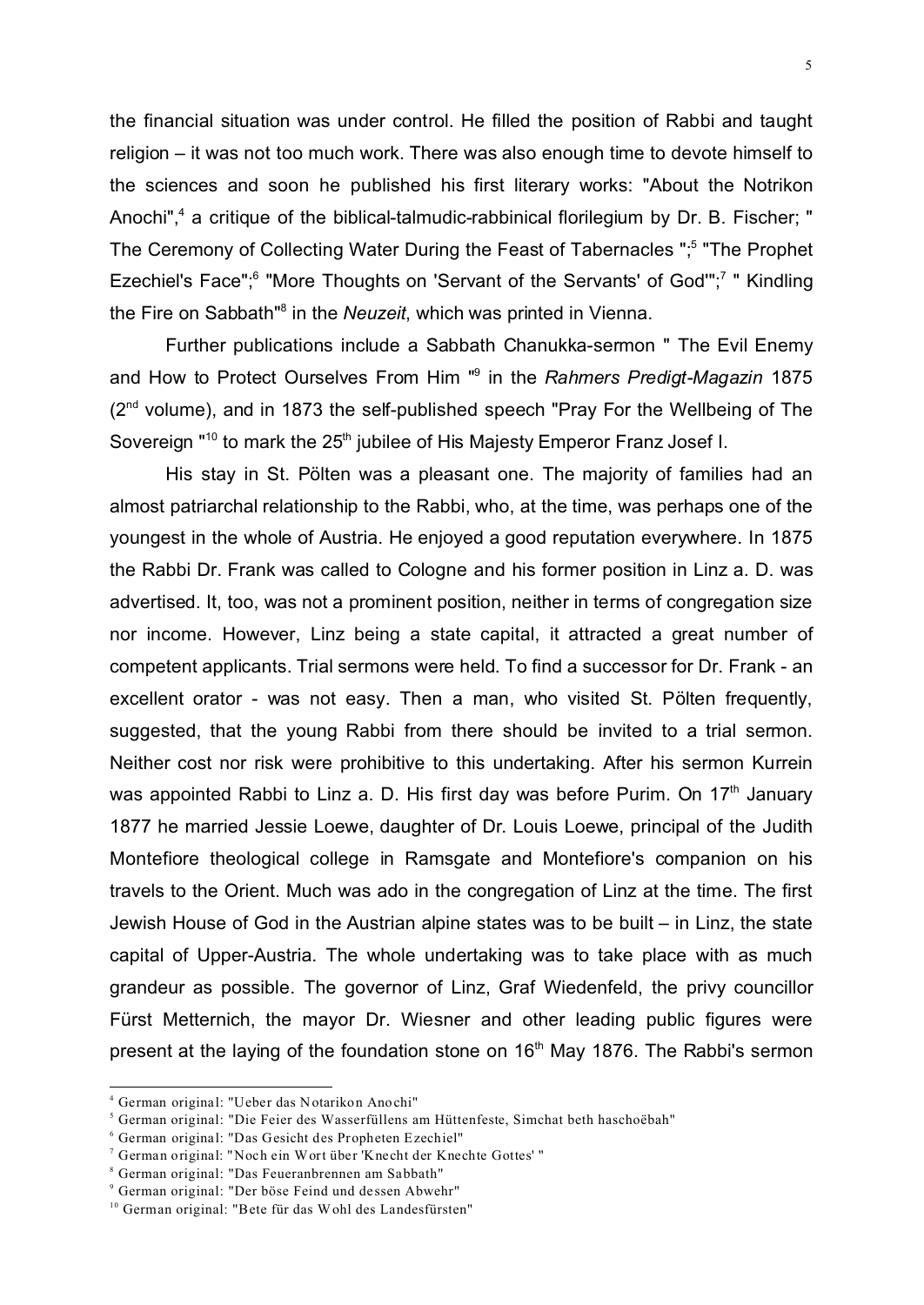found general approval by both Jews and Christians and was published following the specific request by Wertheimer, a member of parliament for Upper-Austria. The consecration of the temple took place more or less exactly one year later on  $10<sup>th</sup>$  May 1877 following the last prayer in the old house of worship on  $5<sup>th</sup>$  May and was an even grander affair; the entire gentry from Linz, regardless of their confession, attended. The preacher Dr. Jellinek from Vienna was invited to hold the inauguration speech. However, he declined with the words: "Your preacher is able to hold a very good inauguration speech." But he lit the eternal flame, during which he spoke enchanting words. On top of that Prof. Sulzer, who oversaw the musical arrangements, and a deputation from the Viennese congregation were present. The Linz congregation had now reached its golden age. Both sermons (1877), dedicated to Sir Moses Montefiore Bart, were also published under the title: " Two Sermonses to Say Farewell to the Old House of Worship, to the Inauguration of the New Israeli Temple in Linz."<sup>11</sup>

A Shabuoth sermon titled " Israel, a Jewel from God"<sup>12</sup> was published in *Rahmers Predigtmagazin* (3rd volume, 2nd edition, page 140). In 1880 he presented to the public a collection of five Sermons under the title "Maggid Mereshith, the Revelation of Creation<sup>"13</sup> dedicated to his teacher Dr. A. Jellinek. This, as well as the subsequent collection from 1882, titled " Maggid Leadam, the Doctrine of Humanity of the Jewry, the Human, Humanitarianism, and Humanity "<sup>14</sup> and dedicated to his parents in law Dr. Louis Loewe and Emma, née Silberstein, in Broadstairs (England) were very well received in the Jewish press of the time. "These Sermons are worth being read not only by preachers, but by laymen, too. Everybody will benefit from what these pure outbursts of soul and heart have to offer," it read. Both collections were quickly sold out and had to be republished, this time together, under the title "Pitche Olam, Prerevelations".<sup>15</sup> Kurrein went to Bielitz in Austrian Silesia in 1883 following the death of his mother Bella Elisabeth, née Bassist, in Linz. His workload in Bielitz was huge. Teaching at the middle-schools consumed most of his time. The congregation were sincere and started following him not before long. Already in 1883

 $11$  German original: "Zwei Reden zum Abschied vom alten Bethause, zur Einweihung des neuen isr. Tempels in Linz "

<sup>&</sup>lt;sup>12</sup> German original: "Israel, ein Kleinod Gottes"

<sup>&</sup>lt;sup>13</sup> German original "Maggid Mereschith, die Offenbarungen der Schöpfung"

<sup>&</sup>lt;sup>14</sup> German original "Maggid leadam, die Menschenlehre des Judentums, der Mensch, die Menschlichkeit und Menschheit"

<sup>&</sup>lt;sup>15</sup> German original "Pitche Olam, Voroffenbarungen"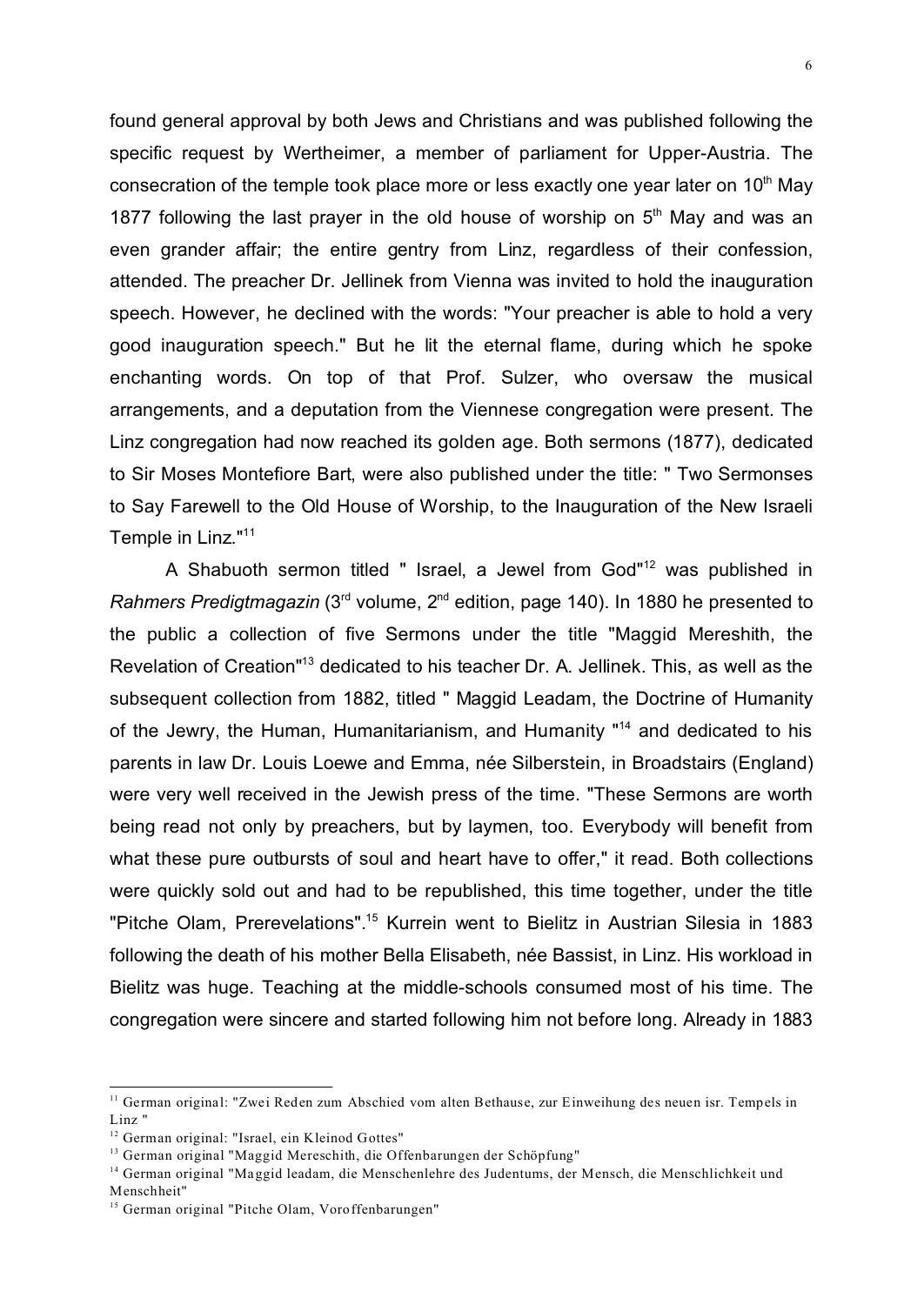he published the greater work "Talmudic Satires Against Rome"<sup>16</sup> in the Jeshurun I. and II. volume (published by K. Bilak<sup>17</sup> in Budapest). His speeches held on the erection of the gravestones to commemorate the Bielitz Rabbis Dr. Wolf Lesser<sup>18</sup> and Michael Schöngut, were printed, too. He held a talk in support of the Israeli charitable society on 21<sup>st</sup> January 1884 in the guildhall to Bielitz on "The Woman Within the Jewry".<sup>19</sup> This talk appeared as a brochure one year later and a second edition had to be printed. He published an essay entitled "Sir Moses Montefiore" in the *Laubhütte* (S. Mayer, Regensburg, 1<sup>st</sup> volume, no. 21) and in the *Monatsblätter* (Brüll, 4<sup>th</sup> volume, no.11) in commemoration of the hundredth birthday of the Jewish philanthropist. He wrote that Sir Moses had honoured the scribe at the Feast of Tabernacles with an Ethrog from the area, which Montefiore had bought opposite the Jaffa Gate along the road to Hebron and subsequently left to the Jewish inhabitants for cultivation.

His wife gave birth to their fifth child, a daughter, in 1885.

Then he started on his scientific work "The Social Question within Jewry", $20$ which was published in the *Monatsblätter* in 1889.

The demanding teaching schedule at the Bielitz middle-schools soon brought the lack of proper Jewish religious education teaching books to the pedagogically astute Dr Kurrein's attention. At first he produced booklets by means of autography, which contained translations of ancient texts, until, in 1887, he published a systematically depicted literal translation called "Religious Instruction of the Tora",<sup>21</sup> which included a theoretical appendix. The work was designed for teaching in middleschools. However, it did not become popular. Not because it was not good, but because it demanded that the teacher left the old paths and venture onto a new one. Dr. Cäsar Seligmann-Hamburg wrote in a letter to Dr. Kurrein in 1892: "I admit that the more I delved into the book, the more I befriended myself with its ways. The new and original always surprises the reader and attracts criticism until it breaks through." Later, the *Jüdische Volksstimme* added on Dr. Kurrein's promotion to professor: "We would like to take this opportunity to pose a question to the professional pedagogues in Vienna on Jewish religious education: Are they familiar with the fact that a teaching book by Dr. Kurrein on the Pentateuch was published years ago, which, apart from

<sup>16</sup> German original "Talmudische Satiren gegen Rom"

<sup>&</sup>lt;sup>17</sup> Translator's note: illegible, please refer to page six of the original

<sup>&</sup>lt;sup>18</sup> Translator's note: illegible, please refer to page six of the original

<sup>19</sup> German original "Die Frau im jüdischen Volke"

<sup>&</sup>lt;sup>20</sup> German original "Die soziale Frage im Judentume"

<sup>21</sup> German original "Religionslehre der Tora"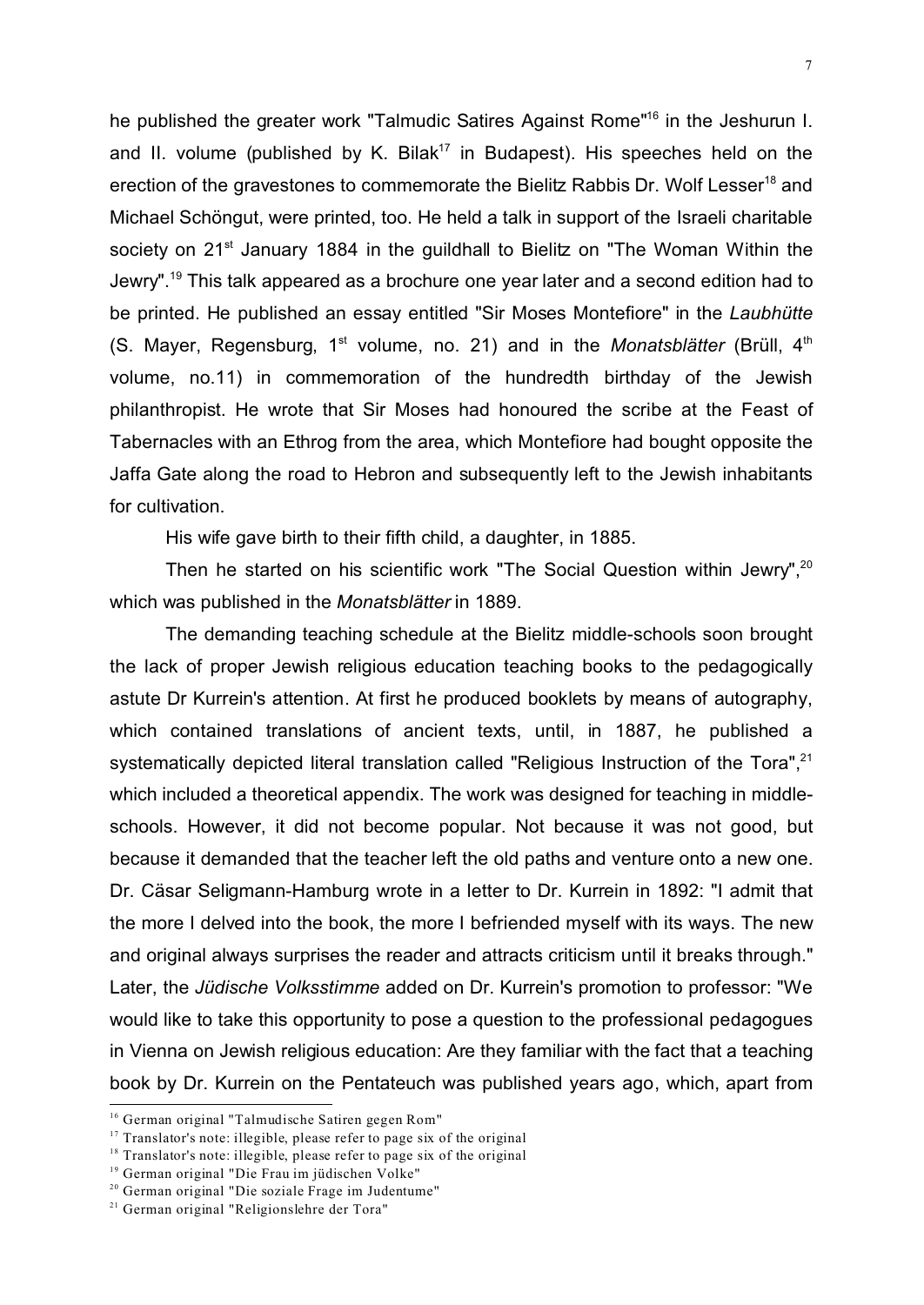being properly translated into contemporary German, specifically guides the teacher in terms of religious content in the right direction?"

On 16<sup>th</sup> February 1887 he held an excellent talk on "Work and Workers in the Jewry"<sup>22</sup> which was appropriately praised by the local press *Wochenschrift* and "Silesia", and which, in 1890, was published in the *Monatsblätter* (10<sup>th</sup> volume) and ended up being printed as a brochure. Four speeches, one funeral oration "The Home of Love", $23$  a funeral sermon for J. S. Lengfelder and two Sukkoth festival speeches "To Be Happy And To Make Happy"<sup>24</sup> and "The Symbols of the Feast of Tabernacles"<sup>25</sup> were published at the same time as well as his "Dream and Truth",<sup>26</sup> a portrayal of Joseph following the Agadah, which *Rahmers Literaturblatt Magdeburg* and other papers from home and abroad discussed and of which a second edition was printed in 1888. In the same year he was invited to hold a trial sermon in Teplitz-Schönau, which led to him being offered and accepting the position. On  $25<sup>th</sup>$  February 1888 he held his farewell speech "Think  $-$  Do Not Forget"<sup>27</sup> in the Bielitz temple, which, together with the exhortatory speech during the youth service by Rudolf Kestel, a loyal member of the congregation, was printed on general demand. When he said: "I saw, I heard, I observed and I did not hold back my observations" – it was not an empty phrase, but an honest self-reflection, which he substantiated by showing that he did what he could to alleviate mistakes and inadequacies.

The impression this farewell speech made was enormous. The congregation, who felt a deep and rare love towards their Rabbi, realised only now what he represented for them and what they were about to lose. The local press, once again, printed detailed accounts and thus supported the fact, that the mood was not an artificial one, but was truly felt. His farewell, however, at the train station surpassed all that had gone on before.

On 6<sup>th</sup> March 1888 Kurrein arrived in Teplitz under the provost Angelus Pick. He took on the position in the prime of his life at the age of 42. Jellinek congratulated him heartily and wrote: "You are one of my best and most talented pupils, you possess verve and knowledge and when I think of you, of Dr. David and Dr. Leimdörfer in Hamburg, I regret that I was not able to collect a greater number of pupils around me."

<sup>22</sup> German original "Arbeit und Arbeiter im Judentume"

<sup>23</sup> German original "Das Heim der Liebe"

<sup>24</sup> German original "Froh sein und froh machen"

<sup>25</sup> German original "Die Symbole des Hüttenfestes"

<sup>26</sup> German original "Traum und Wahrheit"

 $27$  German original "Denke – Vergiß nicht"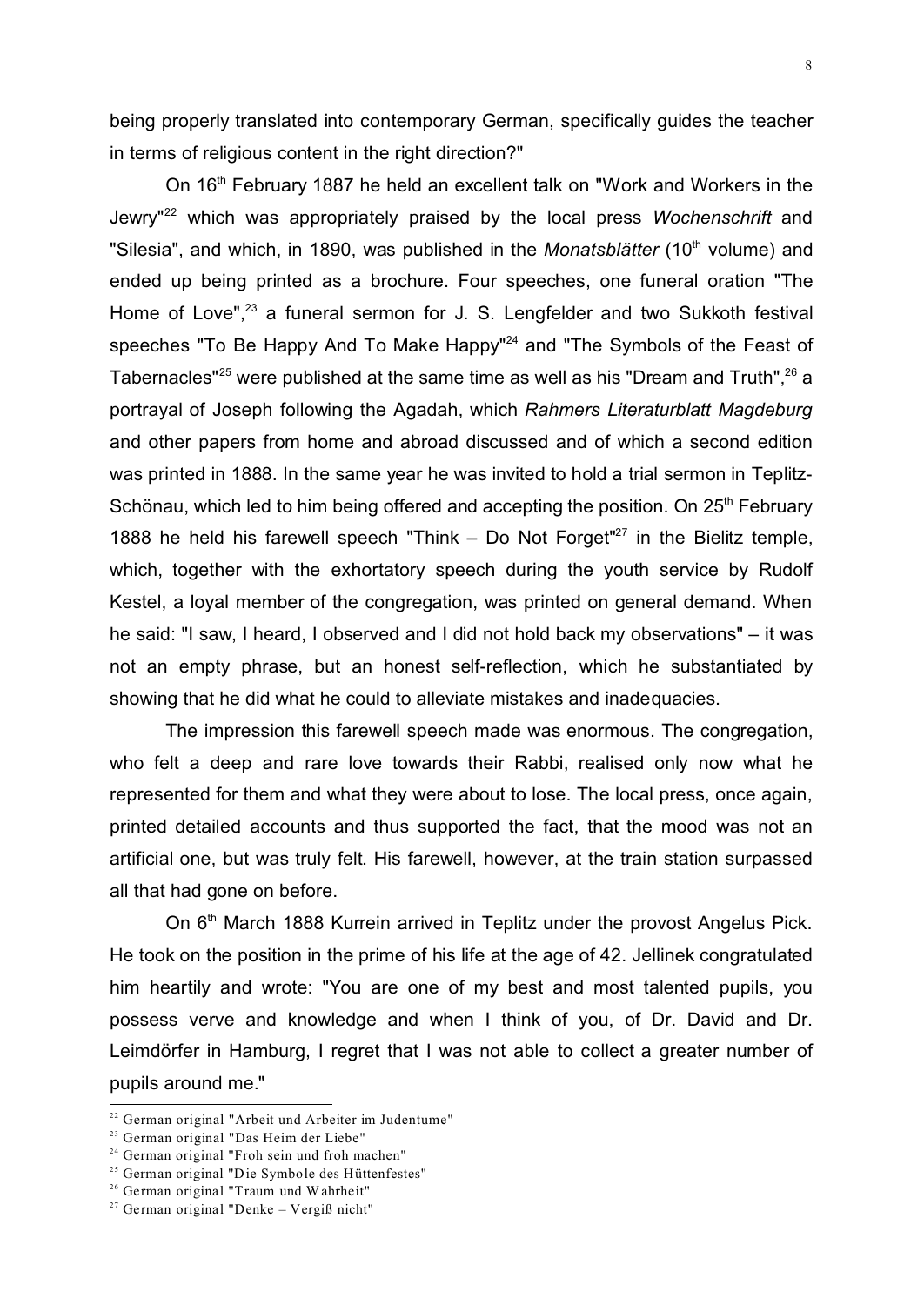Soon, on 3<sup>rd</sup> November 1888, he held and printed a speech "The Advantages" That Come With Age<sup>"28</sup> to celebrate provost Angelus Pick's 70<sup>th</sup> birthday.

The Teplitzer temple society had the speech "Israel's Treasure Cove"<sup>29</sup> printed in 1889. The funeral oration to mark the death of crown prince Rudolf and a funeral sermon for Bertha Bechert were published, too, and the second edition of "Dream and Truth" (see footnote 26) was run in the same year.

On 24<sup>th</sup> November his father in law, Dr. Louis Loewe, the famous orientalist, celebrated scholar and Montefiore's companion, passed away. Kurrein inherited a good part of his library so that his collection started to increase in size and value.

The following year his work "The Social Question within Jewry" (see footnote 20), which had already been printed in Brüll's *Monatsblätter* as a serialised essay, was published in its own right. His Bielitz-talk "Work and Workers in the Jewry" (see footnote 22) was subsequently printed in the *Monatsblätter* (10<sup>th</sup> volume) and also published as a separate print.

Kurrein's commemoration speech of the Austrian *Reichsvolksschulgesetz*, 30 "The Light of the People", $31$  which celebrated its twentieth birthday in 1889, was put to print by representatives of the Jewish religious community. He spent the year of 1891 in secret preparation for the  $70<sup>th</sup>$  Birthday of his admired teacher and loyal friend and guide Dr. Jellinek. Kurrein could not let this opportunity pass. With the perseverance of a honeybee and the love of a dedicated collector he created in his tranquil study "The Rays of Light from Dr. Adolf Jellinek's Sermons",<sup>32</sup> which he finally presented to him on his birthday. No other present – so Dr. Jellinek said and wrote again and again – was dearer to him. It had its dedicated place on his desk so that it was always there when he needed it. Already in the same year Jellinek reciprocated, or, in other words, showed how much the work of his student had delighted him, by presenting Dr. Kurrein with a beautiful silver Menorah. He enclosed nothing more than his calling-card, on which was written: "Rays of Light from Dr. Jellinek".<sup>33</sup>

It was Dr. Kurrein's task to hold the inaugural ceremony for the new cemetery in Bilin, which belonged to the Teplitz congregation, in 1892. His inaugural speech made such an impression on Christians and Jews alike, that, following a report of the ceremony, the local paper published the entire speech.

<sup>&</sup>lt;sup>28</sup> German original "Die Vorzüge des Alters"

<sup>29</sup> German original "Israels Schatzkammer"

<sup>&</sup>lt;sup>30</sup> Translator's note: literally translated "Elementary School Law for the Realm"

<sup>&</sup>lt;sup>31</sup> German original "Das Licht des Volkes"

<sup>&</sup>lt;sup>32</sup> German original "Die Lichtstrahlen aus den Reden Dr. Adolf Jellineks"

<sup>33</sup> German original "Lichtstrahlen von Dr. Jellinek"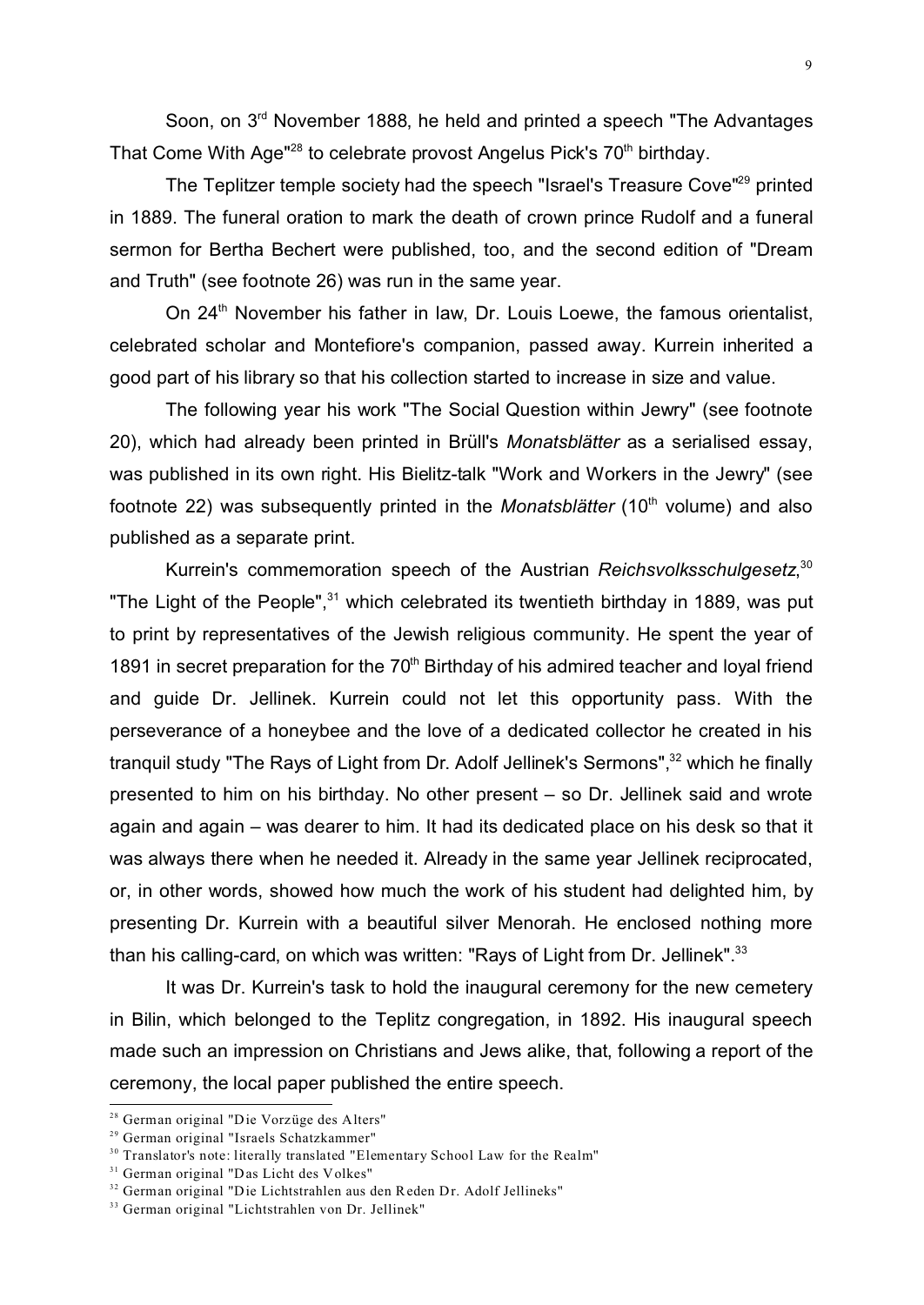One must not forget that the Teplitz congregation placed great demands on Kurrein not only as orator – during the spa-season he had to preach fortnightly -, but also by having to attend functions, teach, maintain congregation records, care for the poor, inspect schools as well as pastoral care and religious welfare; he never missed morning or evening worship; each sermon and speech was meticulously researched and worked through and despite all that he still managed to find the time to attend to his scientific work as well as untiringly create new and original materials. Throughout, he continued his studies, learnt his daily Shiur and kept abreast of new developments in the sciences and in literature.

The magazine *Der jüdische Kantor*, printed by Blaustein-Bromberg, 14<sup>th</sup> volume, published "Peace",<sup>34</sup> a longer essay which Kauffmann-Frankfurt printed later on. The Prague *Gemeindezeitung*, 20<sup>th</sup> volume, no. 17, wrote: "The whole book's profound content is of an appealing and popular vane. The language indicates a dextrous writer, who, and this is a fact we would like to stress, did not fall prey to a homiletic tone." Soon after that *Der jüdische Kantor* (14<sup>th</sup> volume, no. 31) published further essays "The Meaning of Property and its Impact",<sup>35</sup> "The Menorah"<sup>36</sup> (*deutschisraelisches Familienblatt* Hamburg, published by M. Deutschländer), as well as two essays set to paper by Kurrein "Prevention of Cruelty to Animals and Human Torture" $37$  and "The 9. Ab 586 Before Conventional Chronology  $70 - 135 - 1492$  After Conventional Chronology".<sup>38</sup> The first article was aimed at the societies for the prevention of cruelty to animals, who wanted to put an end to the slaughter according to Jewish rites. Kurrein expressed openly that their endeavours had little to do with the prevention of cruelty to animals and were more geared to tormenting all Israelites. The paper made sure that readers in Saxony were able to read the article. Jellinek wrote to Kurrein on 20<sup>th</sup> February 1891: "The new treasurer, Dr. Steinbach, held a lecture on the responsibilities that come with property in 1885, about which I wrote critically in the previous issue of the *Neuzeit* to the effect, that he was more concerned with the gospel and the fathers of the church than the views of the Jewish scriptures. A task for you could be to write about the issue: 'About the Responsibilities of Property According to Biblical and Talmudic Doctrines'.<sup>39</sup> The

<sup>34</sup> German original "Der Friede"

<sup>&</sup>lt;sup>35</sup> German original "Die Bedeutung des Eigentumes"

<sup>36</sup> German original "Die Menorah"

<sup>37</sup> German original "Tierschutz und Menschenqual"

<sup>38</sup> German original "Der 9. Ab 586 vor der üblichen Zeitrechnung 70 –135 – 1492 nach der üblichen

Zeitrechnung"

<sup>39</sup> German original "Ueber die Pflichten des Besitzes nach biblischer und talmudischer Lehre"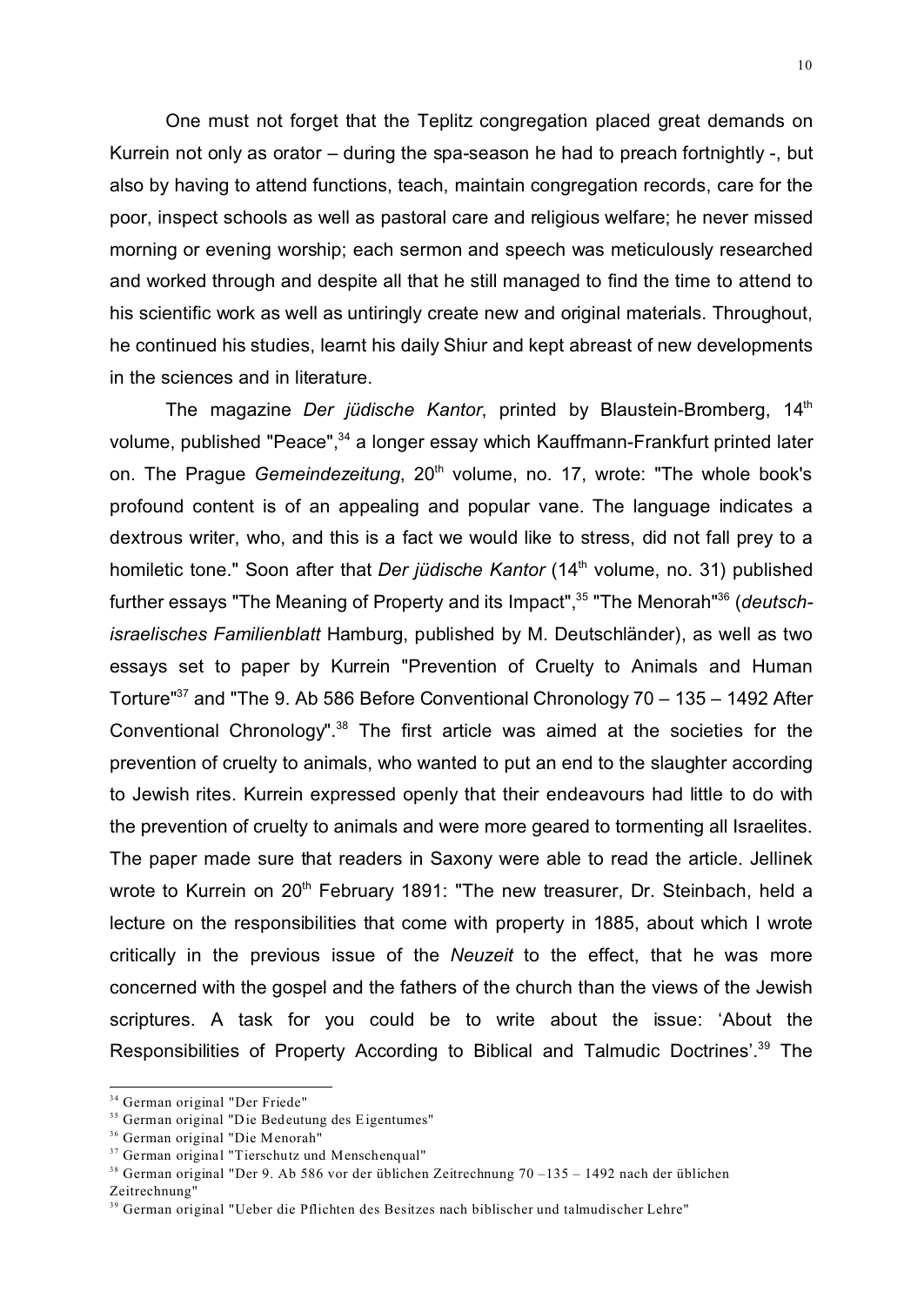essay would have to be precise and written in the popular style of today." Not even a year passed before the beginnings of a remarkable study about the responsibilities of property was published by the Cologne based *Gemeindezeitung* no. 45. It was the fruit of Jellinek's advice.

"The Responsibilities of Property"<sup>40</sup> was printed as a brochure in 1892. Such was his way. Each and every idea had to be carried out and one may well wonder about the quantity of the ideas as well as the perseverance that went into their realisation.

The establishing of a rabbinical association in Bohemia and the Jewish paper *Jüdische Chronik* presented him with a welcome field into which he could direct his energies.

The "Portrayals of Patriarchs", $41$  a result of his work in youth education, was published in the same year. Jellinek states in his essay on the "Portrayals of Patriarchs" in the *Neuzeit* (1893, 22<sup>nd</sup> September, no. 38, 33<sup>rd</sup> volume) that the "Exhortatory Sermons for the Youth Service"<sup>42</sup> is not so easy to dispatch, if it is to take into account pedagogy, the laws of oratory and, at the same time, is to make a deep and lasting impression on the minds of the youthful listeners. The exhortatory sermon during a Jewish service should be appealing, but not trivial, educational, but not condescending, well organised, but not artificially constructed, festive, but not be marked by exaggerated pathos. This task is not an easy one. The "Portrayals of Patriarchs" (see footnote 41) by Dr. Kurrein, he continues, "surpass all previous publications of the same genre. They are clear, simple, easy to understand, yet highly educational... They are a treasure cove, which contain many a jewel, especially real pearls from the Midrash."

In that year Jellenik was the cause of much joy for Kurrein. He sent him a valuable silver inkstand for the Chanukka festival with the following words: "I have sent you an inkstand for the Chanukka festival, which you are to use for composing your sermons. I will present you with an intellectual gift, too: A collection of my specially selected passages of the Talmud and the Midrash to use in sermons."

That present, however, was not to be. Jellinek passed away on 28<sup>th</sup> December 1893 and it seemed as though the present and the letter, presented a mere three weeks earlier, were given to his student in a state of premonition. Kurrein never

<sup>40</sup> German original "Die Pflichten des Besitzes"

<sup>41</sup> German original "Patriarchenbilder"

<sup>42</sup> German original "Die Exhorte des Jugendgottesdienstes"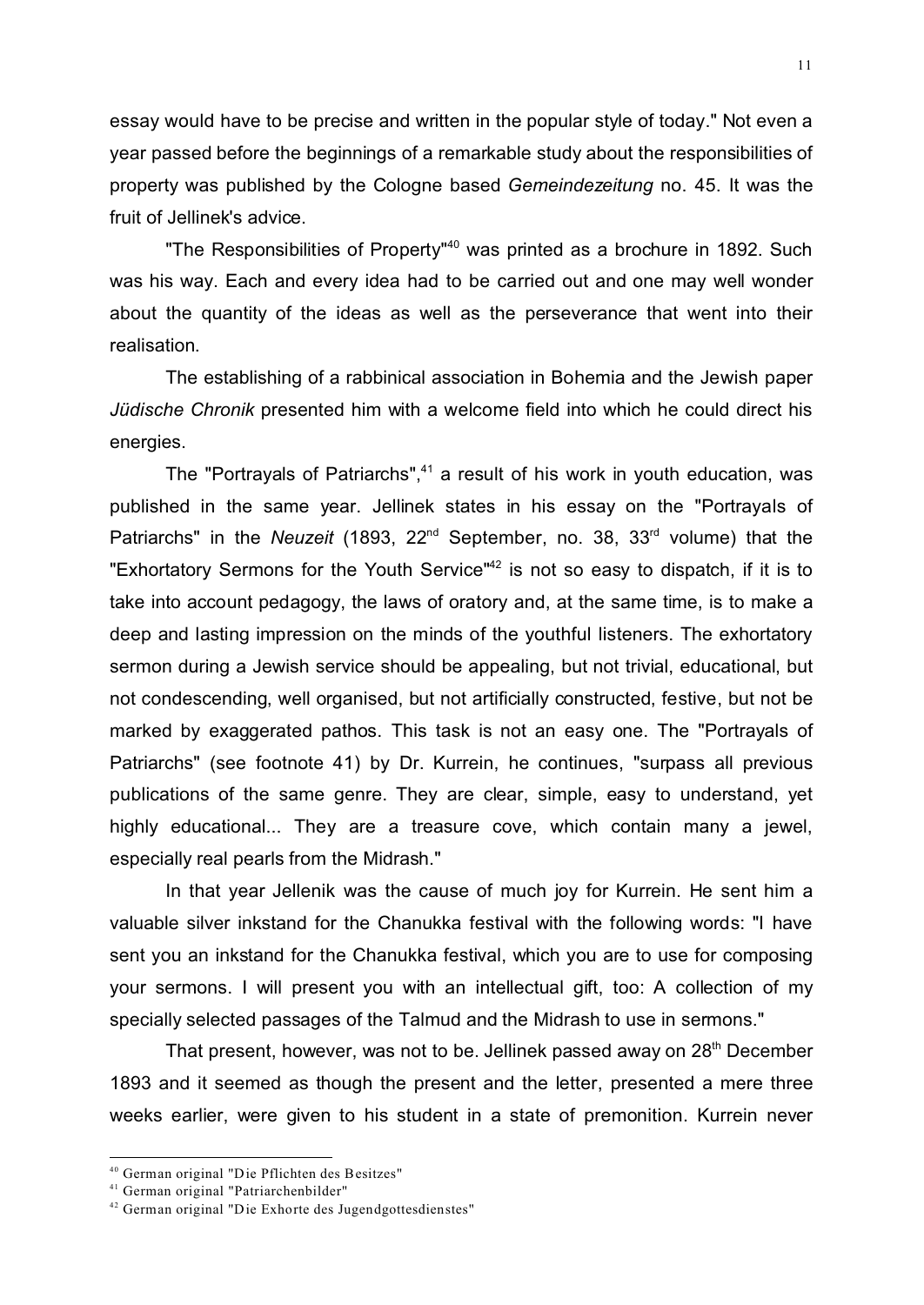learned why Jellinek had bestowed him with this memento – it was a spontaneous outburst of the love that existed between student and teacher, which needed to be expressed in a worldly fashion prior to his passing away. It was only natural that the student hurried to the bier of the teacher, where he also represented the rabbinical association of Bohemia. He dedicated him the article in the *Neuzeit* (34<sup>th</sup> volume, no. 3, 19. I. 1894) "Dr. Jellinek as Teacher"<sup>43</sup>, for which he received many letters of thanks from Jellineks friends. Dr. Gustav von Schlesinger-Wien wrote: " In your article 'Dr. Jellinek as Teacher' you painted an excellent picture of the extensive and enduring activities of our late friend. His unfortunate and sudden passing away creates a void in the Jewry. Your article serves to honour you."

With Kurrein as vice-president the rabbinical association of Bohemia had commenced activities. One of the objectives of the association was to work out a uniform curriculum. The talk "Religious Education",<sup>44</sup> held at the association and published by it, was dedicated to that cause. His achievements in improving and organising religious education would require a separate article. The same can be said for his commitment to the association, whose president he became and remained until his death following the untimely passing away of Prague chief-Rabbi Dr. Ehrenfelds, the previous office holder. A monument to his deeds is the commemorative speech, which was handed to him on his  $25<sup>th</sup>$  anniversary in office.

In 1894 he had laid the foundation stone of an undertaking, that was to keep him busy for the rest of his life: The Jewish congregation library of Treblitz. Over a period of a quarter of a century he acquired book after book with very little means at his disposal and kept on asking for contributions and donations, until the library could boast of an impressive collection of some 1,000 books. It stocked nearly all German publications that were of value to and concerned with Jewish science and literature. He provided rooms, organised the maintenance, did the lettings and book-keeping and catalogued everything.

The *Jüdische Chronik* was a publication which was to make the teachings available to a wider audience. During the constitutional meeting of the rabbinical association Dr. S. Stern of Saaz suggested, that a monthly popular science publication with the aim of inspiring interest in and advancing religious matters be founded. This publication, cheaply produced, yet well put together and of pleasant form and with chaste content, was bound to become a magazine for the whole family.

<sup>43</sup> German original "Dr. Jellinek als Lehrer"

<sup>44</sup> German original "Der Religionsunterricht"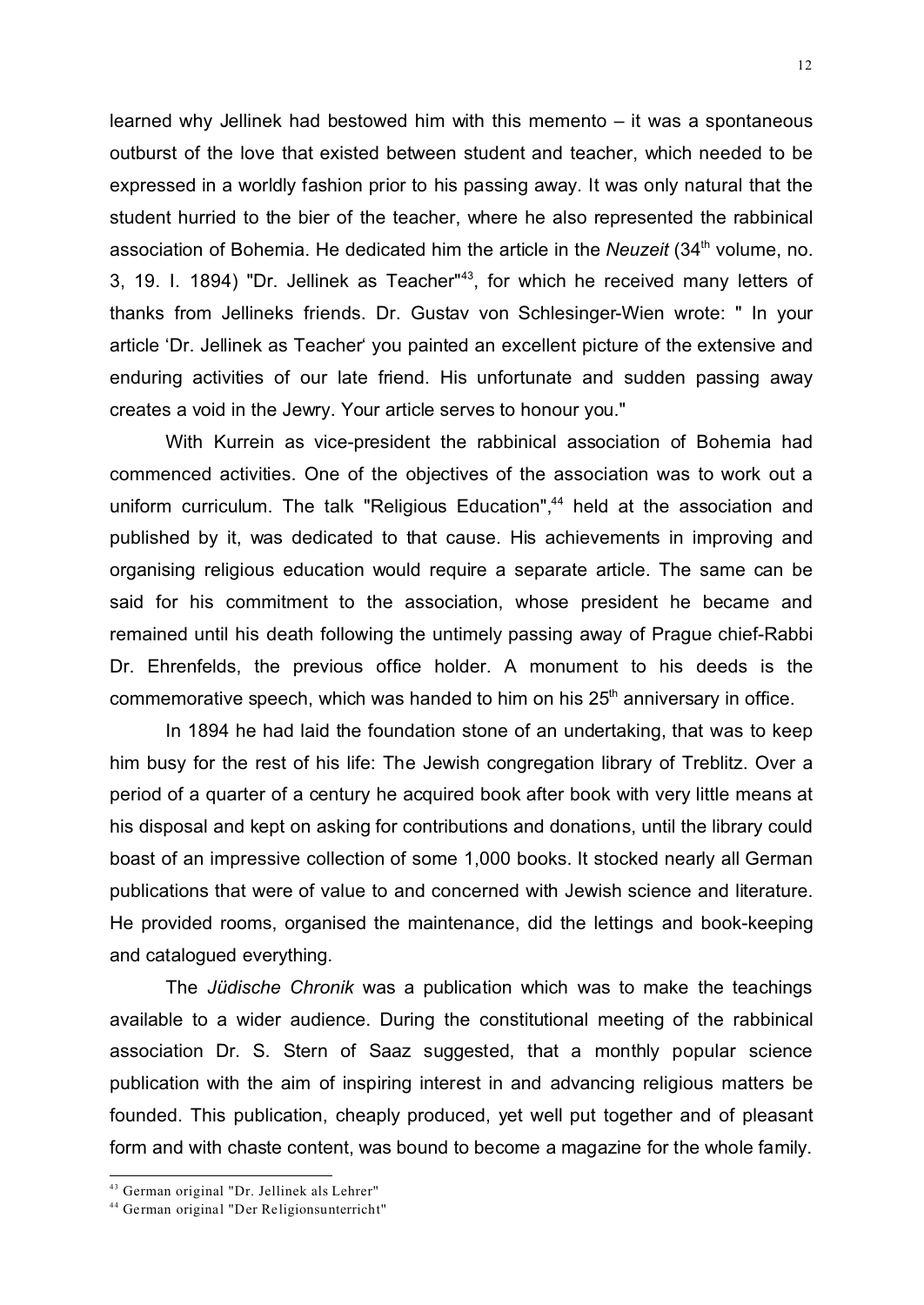Dr. Kurrein of Teplitz, Dr. S. Stern of Saaz and Dr. J. Ziegler of Karlsbad were the publishers and Stern became editor. The first edition appeared for Pessach in 1894 and it survived for seven years with the above named committee at its head for the first three. From 1897 ( $4<sup>th</sup>$  volume) onwards, Kurrein was its sole publisher and editor. In those seven years he wrote more than 100 essays, including longer pieces, which also appeared as separately published works such as "Human Contact, Derech erez. According to the Talmud<sup>445</sup> (1896), "The Kaddish of the Mourners",  $46$  which was reprinted twice, "The Gravestone"<sup>47</sup> (1897), "The Neshomoh-Light of the Soul"<sup>48</sup> (1898), "Judea and Rome"<sup>49</sup> (1899) and "Do Jews Need Christian Blood?"<sup>50</sup> (1900).

The chronicle closed down on 30<sup>th</sup> April 1901. Many letters were received praising the editor and stating that the discontinuation of the magazine was met with regret. A lovely and accurate note in a Jewish paper reads as follows: "The aim of *Die Chronik* was not to generate business or advertise individuals, it did not succumb to trends and popular opinions and was never ruled by dogmas. It always followed its own aims without affected piety or using the wrong pathos so often applied by orthodox rabbinical papers. Instead it pursued selflessly, unerringly and unselfishly the aim to achieve the best for the Jewry."

But it seemed, as though he could not live without idealism. His very nature and spirit made him continuously look for an ideal and cling onto it. Herzl's appearance and the first Zionist congress found mention in *Die Chronik*. On 11th February he held a speech, "Half a Sheckel! A Crown for Zion!"<sup>51</sup> which eventually got published. Early in 1899 he was once again called to the rostrum, when the Austrian-israel Union invited him. His speech "Judea and Rome" (see footnote 49) was published by the Union and *Die Chronik* and even made its way to the public by independent means. The youth, which joined Zionism enthusiastically, soon embraced Dr. Kurrein. One can find his essay "The Hebrew Language for Education and Teaching"<sup>52</sup> in the *Jugendfrühling* the commemorative publication of the Jewish national high-school leavers of North-western Bohemia.

<sup>45</sup> German original "Der Umgang mit Menschen, Derech erez. nach dem Talmud"

<sup>46</sup> German original "Das Kaddisch der Trauernden"

<sup>47</sup> German original "Der Grabstein"

<sup>48</sup> German original "Das Neschomoh-Seelenlicht"

<sup>49</sup> German original "Judea und Rom"

<sup>50</sup> German original "Brauchen die Juden Christenblut?"

<sup>51</sup> German original "Einen halben Schekel! Eine Krone für Zion!"

<sup>52</sup> German original "Die hebräische Sprache als Erziehungs- und Bildungsmittel"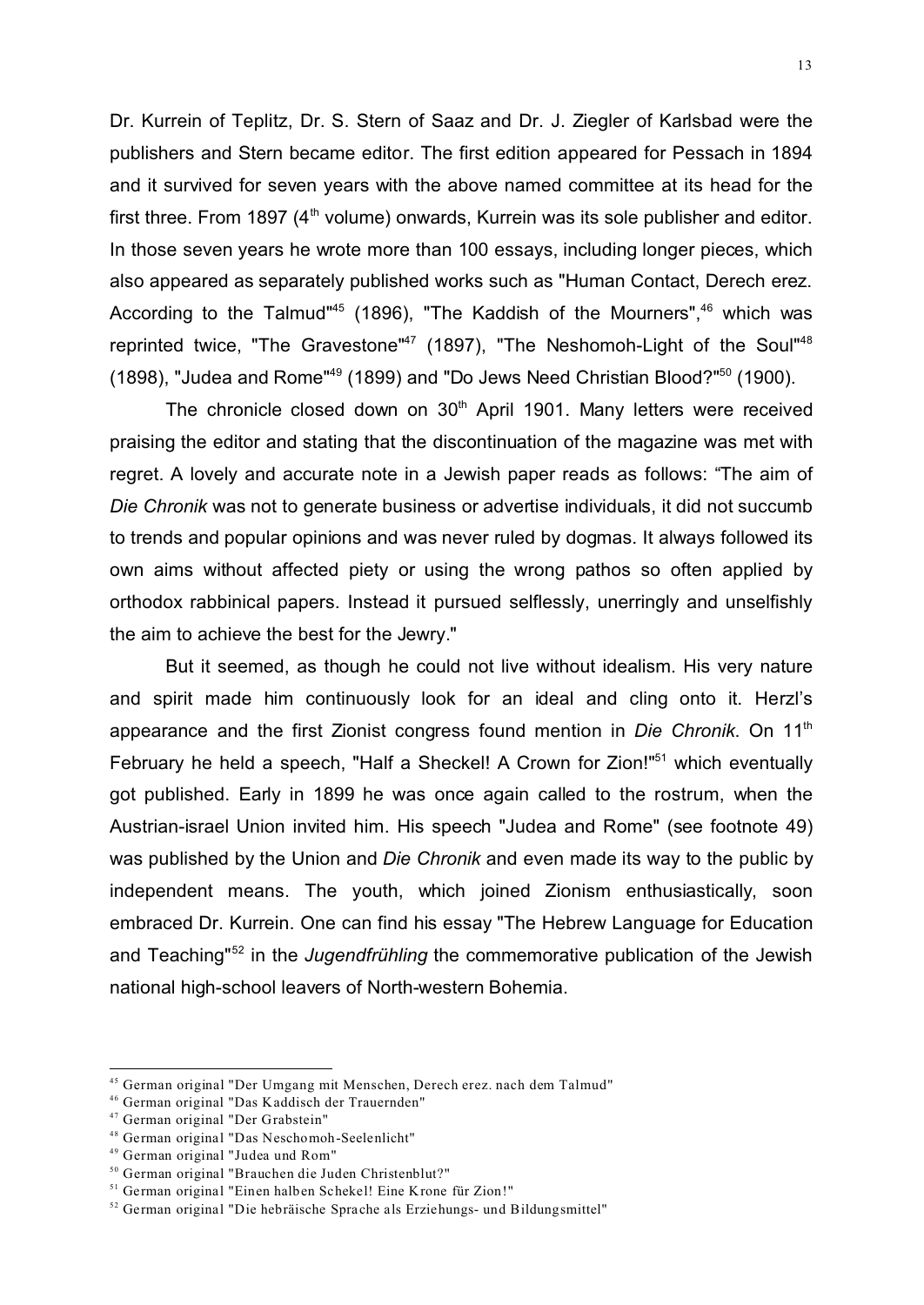Over the next years the Zionist movement, which occupied the minds and as such made an impact even in the congregation of Teplitz, increased in strength. Kurrein declared himself a supporter of Zionism.

When the *Jewish Encyclopedia*, the standard reference work created by the American Jewry, was founded, Kurrein was asked to contribute and duly supplied a number of essays. Following that he became involved in the *Jüdische Volksstimme* in Brünn, for which he wrote between 100 and 150 articles. At the same time he continued working on bigger independent projects for the *Volkskalender*, published annually by Hickl – each of which was interesting and of value. The cycle about the Jewish house – "The Seder", $53$  "Moses", "Samuel and Elia", $54$  "Mordechai and Haman",<sup>55</sup> "The Three Heroines of the Megilla"<sup>56</sup>, "Rabbi Israel Baal Shem, Israel Besht" and "Rabbi Jehuda hachossid" – serves as an example.

Zionism soon recognised the great and powerful strength of this man and he received countless invitations to give speeches and talks from all over. One of the first to request Kurrein was the association Hashachar in Bielitz (1902). He went there, gave his talk and enraptured the entire congregation. He had to return and return he did. He held further Sermons in Brünn, Breslau, Karlsbad, Berlin, Gleiwitz, Beutzen, Chemnitz, Prague, Pilsen, Kolin and other cities. Some speeches were published, such as "Zionism",<sup>57</sup> "Herzl's Plans"<sup>58</sup> etc.

Publications such as *Mitteilungen des Distriktkommittees für Böhmen*, the *Jüdische Revue* and the annual *Die Stimme der Wahrheit (Zionismus und Idealismus)* asked for his contribution and received it. Student fraternities requested articles by him for their commemorative publications. To the anniversary of the twentieth semester (1906) of the *Emunah* he supplied the article "Jewish Centenaries"<sup>59</sup> and he sent the essay "Biblical Teachings of Happiness"<sup>60</sup> to the *Bar Kochba* in Prague. His oratory performances in the pulpit reached an ever higher degree of perfection, became simpler, more carefully researched and went deeper into the subject matter. On New Year's day in 1904 (5665) he held the sermon "Think correctly – Live correctly", $61$  which can be described as an oratory masterpiece and

<sup>53</sup> German original "Der Seder"

<sup>54</sup> German original "Samuel und Elia"

<sup>55</sup> German original "Mordechai und Haman"

<sup>56</sup> German original "Die drei Heldinnen der Megilla"

<sup>57</sup> German original "Der Zionismus"

<sup>58</sup> German original "Herzls Pläne"

<sup>59</sup> German original "Jüdische Centenarien"

<sup>60</sup> German original "Die biblische Glückseligkeitslehre"

 $61$  German original "Richtig denken – richtig leben"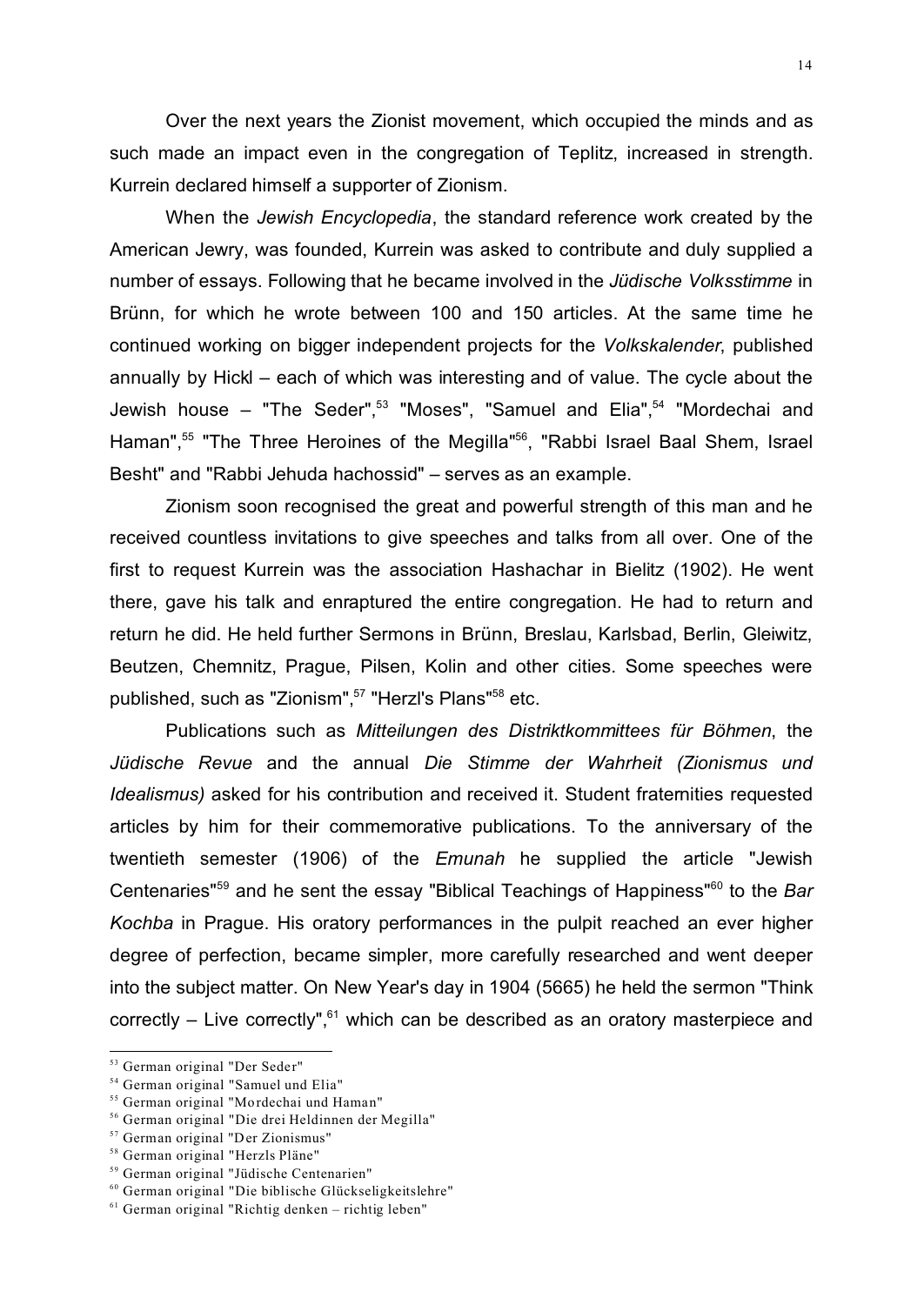was subsequently published by an astute member of the audience (H. Sidney Riethof in Teplitz). The same can be said of his school work and his teaching. In 1904 the state department for schools conferred the title of Professor on him – in those days a rarity. His efforts as president of the rabbinical society had the effect, that this title is bestowed on each Bohemian Rabbi following a certain time in office. The "Society for the Collection and Conservation of Jewish Art and Historical Monuments"<sup>62</sup> in Vienna appointed him as their curator.

He celebrated his  $40<sup>th</sup>$  anniversary in office in 1912. It was a lovely celebration and Dr. Schwarz of Prague, Dr. Stern of Saaz, and Dr. Biach of Brüx all gave speeches in the name of the rabbinical association.

In 1913 he had his  $25<sup>th</sup>$  anniversary in Teplitz. It was a day the congregation did not want to let pass without festivities. It was a day of jubilation and happiness; the congregation demonstrated a sincere and heartfelt friendship and honoured Kurrein. The Provost Dr. Stein said in his speech: "The last quarter of a century has left its marks! Even if your appearance may have changed, but you have remained unchanged when it comes to carrying out your duties so untiringly and objectively. You serve as an example to all of us."

The Jewish press published articles of praise and the uncommonly active participation from Jews from all walks of life on this day of honour expressed their admiration of his exemplary behaviour. The rabbinical association dedicated an address to him, which outlined his achievements perfectly. Rabbi Dr. Schwarz of Prague was the speaker and his words received a well earned rapturous welcome. The *Jüdische Volksstimme* printed an article (by Dr. Kanters, Zwittau). "Never could anyone have honoured me in a more pleasant and true manner," Dr. Kurrein used to say. This gave him great pleasure.

But 1913 was also a year of sadness. An illness made an operation unavoidable. He, who had never been ill and who had no idea of its implications, had to cede all activities for one year on the advice of the privy councillor Dr. Eiselsberg. His son came from Meran to perform his father's duties in Treplitz. It was a serious and difficult operation on the intestine, which resulted in him being in some discomfort for the rest of his days. He did not, however, want the public to know about his sufferings. Kurrein was unable to control his weakness, which left him

<sup>&</sup>lt;sup>62</sup> German original "Gesellschaft für die Sammlung und Konservierung von Kunst- und historischen Denkmälern des Judentums"